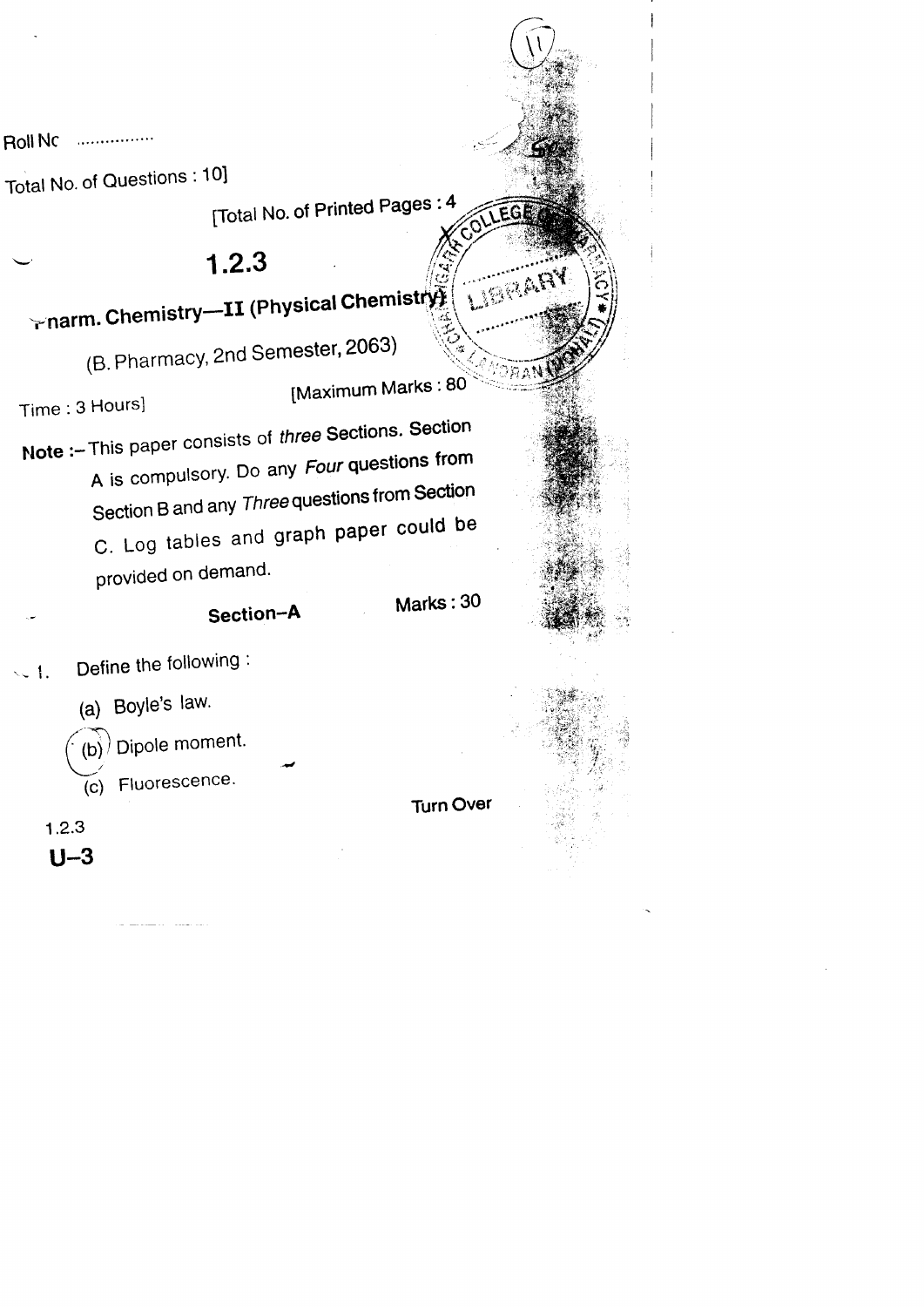- $2)$ t (d) Catalysis and autocatalysis. Molar extinction coefficient.  $(e)$ Adsorption Isobar.  $($ f $)$ (g) Optical activity.  $(h)$  Viscosity. Joule-Thomson effect.  $(i)$ Fugacity.  $(i)$ (k) Raoult's law. Reversible process.  $(1)$ (m) Mean Free path. (n) Chemiluminescence. (o) Schrodinger wave equation. Marks: 5 Each Section-B
- Explain Debye and Huckel theory of strong  $\overline{2}$ . electrolytes.

Explain activated complex theory of bimolecular 3.

reactions.

- $1.2.3$
- $11.2$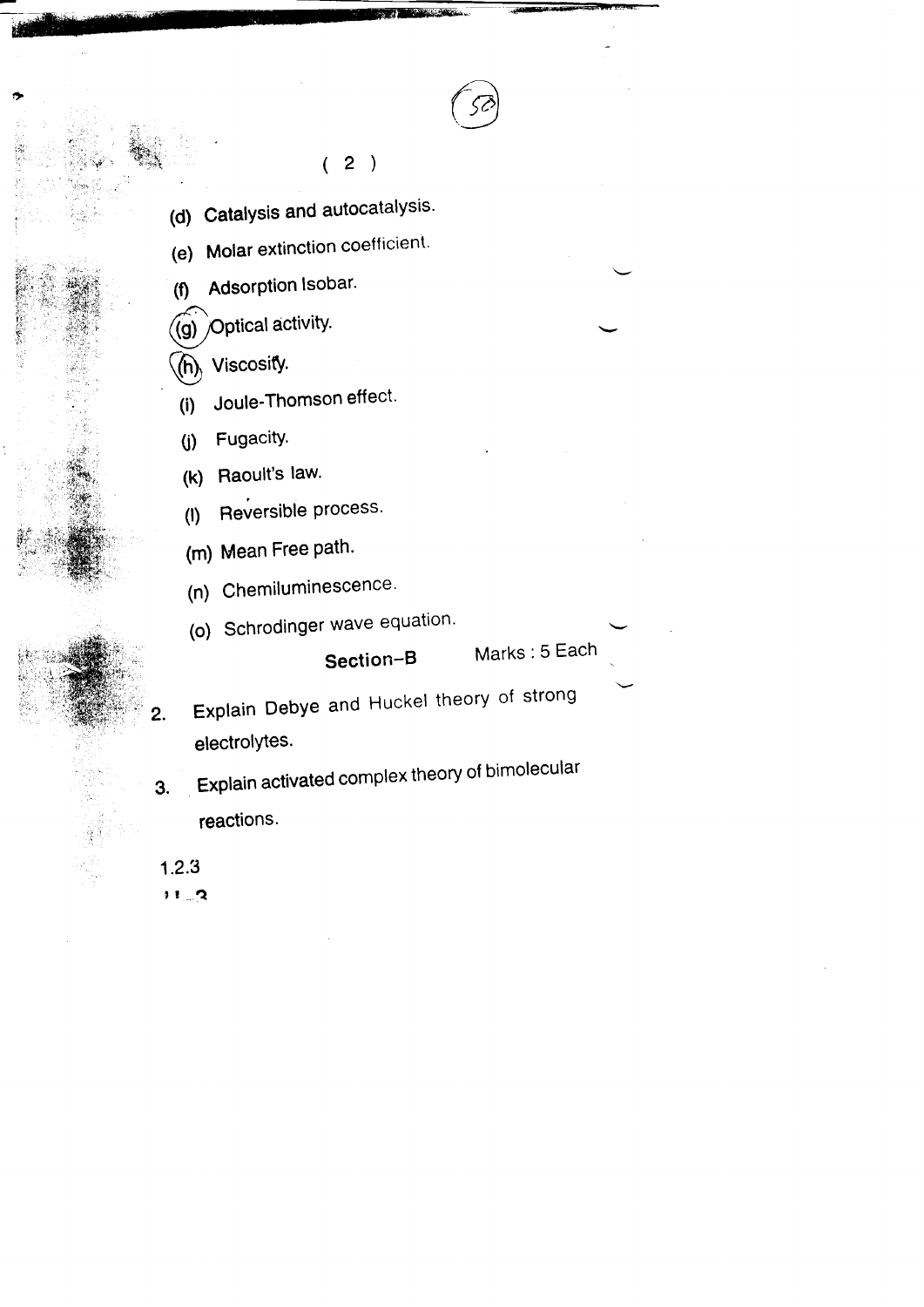Write a short note on absolute temperature 4. scale.

 $(3)$ 

- The intensity of a monochromatic radiation is  $\sim$  5. reduced to 1/4th of the initial value after passing through 10 cm length of a solution of 0.08 molar concentration of an absorbing substance. Determine the molar extinction coefficient of the substance.  $\ddot{\phantom{0}}$ 
	- Explain Langmuir theory of adsorption. Derive 6. Langmuir adsorption isotherm.

## Marks: 10 Each Section-C

- Derive thermodynamically the Clapeyron and 7. Clausius equation and discuss its significance.
	- (a) Calculate the entropy change in the melting 8. of 1 kg of ice at 0°C in SI units.

(Heat of fusion of  $ice = 80$  cal  $g^{-1}$ )

**Turn Over** 

A Andreadar

 $1.2.3$  $U-3$